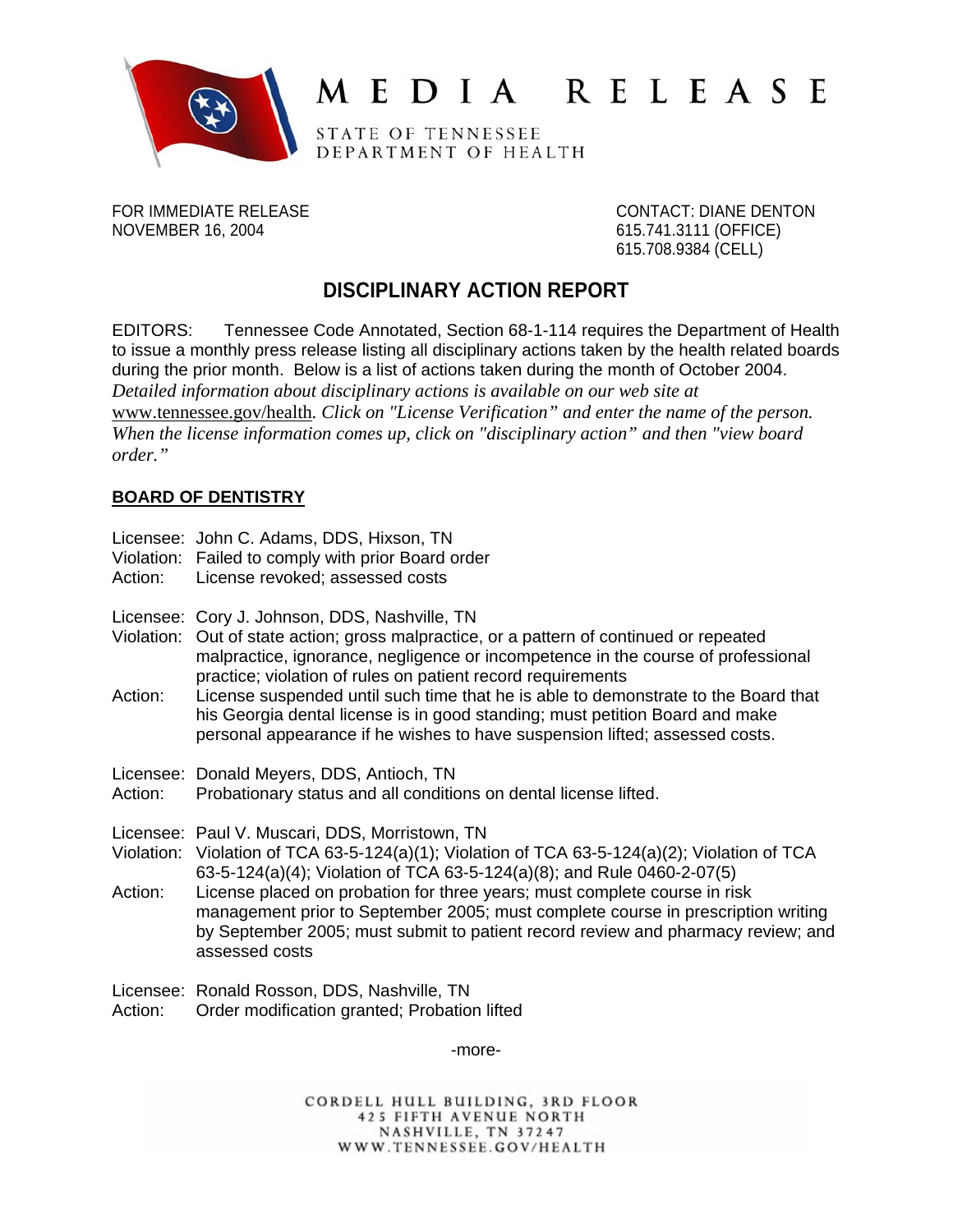### **BOARD OF MEDICAL EXAMINERS**

Licensee: James O. Miller, Jr., MD, Nashville, TN Action: Probation lifted

Licensee: Lorenzo D. Nichols, III, MD, Athens, TN

- Violation: Unprofessional, dishonorable and unethical conduct; violation or attempted violation, directly or indirectly, or assisting in or abetting the violation of, or conspiring to violate, any provision of this chapter or any lawful order of the board issued pursuant thereto, or any criminal statute of the State of Tennessee; making false statements or representations, being guilty of fraud or deceit in obtaining admission to practice, or being guilty of fraud or deceit in the practice of medicine; gross malpractice, or a pattern of continued or repeated malpractice, ignorance, negligence or incompetence in the course of medical practice; habitual intoxication or personal misuse of any drugs or the use of intoxicating liquors, narcotics, controlled substances or other drugs or stimulants in such manner as to adversely affect the person's ability to practice medicine; dispensing, prescribing or otherwise distributing any controlled substance or any other drug not in the course of professional practice, or not in good faith to relieve pain and suffering, or not to cure an ailment, physical infirmity or disease, or in amounts and/or for durations not medically necessary, advisable or justified for a diagnosed condition.; dispensing, prescribing or otherwise distributing any controlled substance or other drug to any person in violation of any law of the state or of the United States; engaging in the practice of medicine when mentally or physically unable to safely do so.
- Action: License summarily suspended; assessed costs

Licensee: Jacob Veenstra, MD, Carthage, TN

Action: Probation lifted; complied with Board Order

#### **BOARD OF NURSING**

- Licensee: Daisy Atnip, LPN, Forrest, AR
- Violation: Guilty of a crime; unprofessional conduct; action in another state
- Action: Privilege to practice nursing in the State of Tennessee by means of the interstate licensure compact is revoked, Tennessee license to practice is revoked

Licensee: Linda Bennett, LPN, Smyrna, TN

- Violation: Unprofessional conduct; failure to maintain a record for each patient which accurately reflects the nursing problems and interventions for the patient; abandoning or neglecting a patient requiring nursing care; making false or materially incorrect, inconsistent or unintelligible entries in any patient records or in the records of any health care facility, school, institution or other work place location pertaining to the obtaining, possessing or administration of any uncontrolled substance as defined in the Federal Controlled Substances Act; unauthorized use or removal of narcotics, drugs, supplies, or equipment from any health care facility, school, institution or work place location; engaging in acts of dishonesty, which relate to the practice of nursing
- Action: License revoked; assessed civil penalties in the amount of \$7,000; and assessed costs

-more-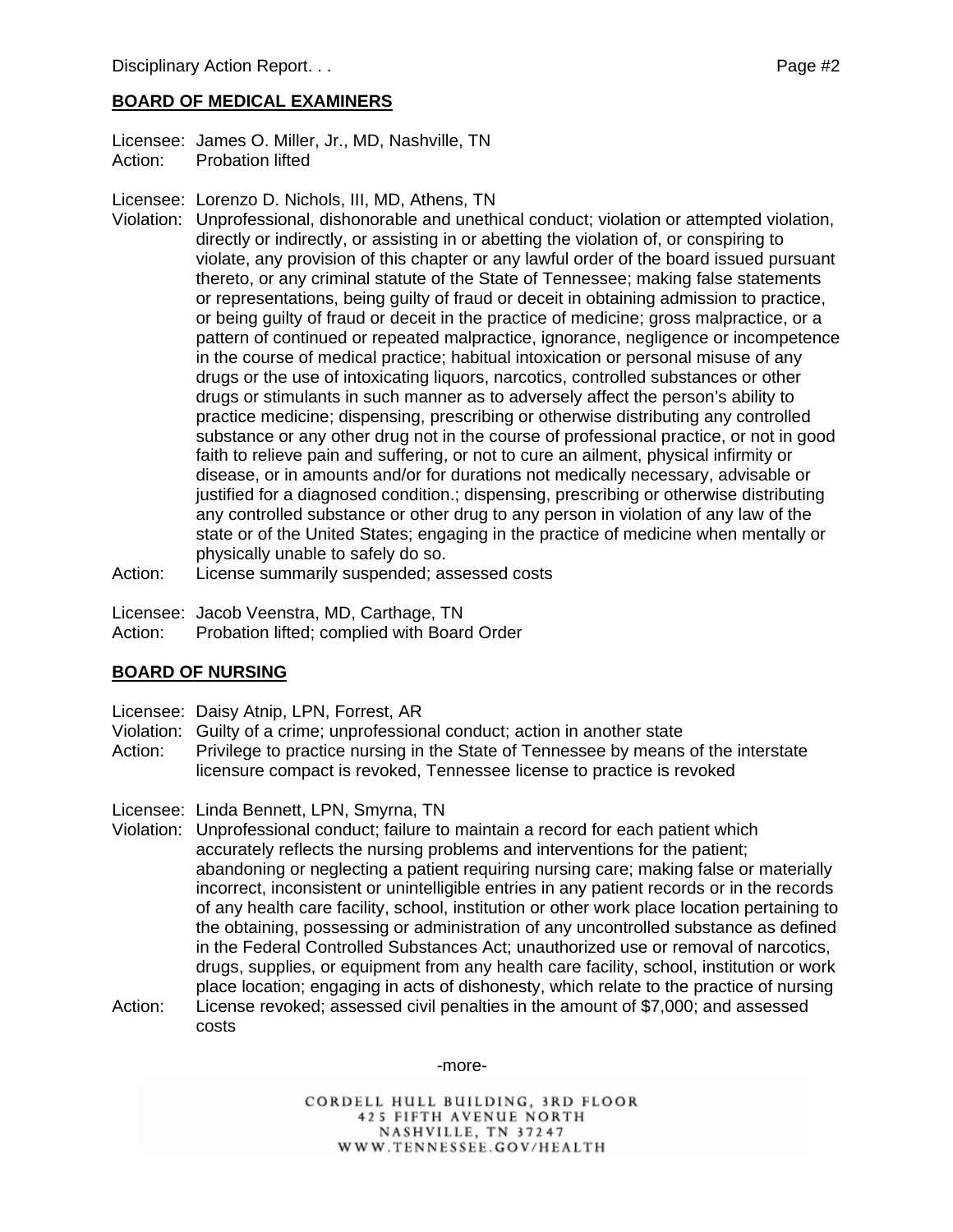# **BOARD OF NURSING (CONT.)**

| Action:               | Licensee: Lisa Boone, RN, Gallatin, TN<br>Violation: Violation of prior board order<br>Assessed an additional \$5,000 in civil penalties and costs                                                                                                                                                                                                                                                                                                                                                                                                                                                                                                                                                                                                                                                                                                                                                                                                   |
|-----------------------|------------------------------------------------------------------------------------------------------------------------------------------------------------------------------------------------------------------------------------------------------------------------------------------------------------------------------------------------------------------------------------------------------------------------------------------------------------------------------------------------------------------------------------------------------------------------------------------------------------------------------------------------------------------------------------------------------------------------------------------------------------------------------------------------------------------------------------------------------------------------------------------------------------------------------------------------------|
| Action:               | Licensee: Celia Clark, Unlicensed, Morristown, TN<br>Violation: Unlicensed practice<br>Assessed \$15,000 in civil penalties                                                                                                                                                                                                                                                                                                                                                                                                                                                                                                                                                                                                                                                                                                                                                                                                                          |
| Violation:<br>Action: | Licensee: Sue Ann Crowley, RN, Thompson's Station, TN<br>Unprofessional conduct; intentionally or negligently causing physical or emotional<br>injury to a patient<br>Reprimanded                                                                                                                                                                                                                                                                                                                                                                                                                                                                                                                                                                                                                                                                                                                                                                    |
| Violation:            | Licensee: Roberlyn Evans, RN, Memphis, TN<br>Unprofessional conduct; engaging in acts of dishonesty which relate to the practice<br>of nursing                                                                                                                                                                                                                                                                                                                                                                                                                                                                                                                                                                                                                                                                                                                                                                                                       |
| Action:               | License suspended until she completes a board-approved course in nursing ethics;<br>assessed costs                                                                                                                                                                                                                                                                                                                                                                                                                                                                                                                                                                                                                                                                                                                                                                                                                                                   |
| Violation:<br>Action: | Licensee: Karen S. Greer, LPN, Greeneville, TN<br>Unprofessional conduct; failure to maintain a record for each patient which<br>accurately reflects the nursing problems and interventions for the patient;<br>abandoning or neglecting a patient requiring nursing care; making false or materially<br>incorrect, inconsistent or unintelligible entries in any patient records or in the records<br>of any health care facility, school, institution or other work place location pertaining to<br>the obtaining, possessing or administration of any uncontrolled substance as defined<br>in the Federal Controlled Substances Act; unauthorized use or removal of narcotics,<br>drugs, supplies, or equipment from any health care facility, school, institution or work<br>place location; engaging in acts of dishonesty, which relate to the practice of nursing<br>License revoked; assessed \$2,000 in civil penalties; and assessed costs |
| Action:               | Licensee: Troy Allen Langley, RN, Erin, TN<br>Violation: Unprofessional conduct; abandoning or neglecting a patient requiring nursing care;<br>unauthorized use or removal of narcotics, drugs, supplies, or equipment from any<br>health care facility, school, institution or work place location; engaging in acts of<br>dishonesty, which relate to the practice of nursing<br>Licensed revoked; assessed \$2,000 in civil penalties; and assessed costs                                                                                                                                                                                                                                                                                                                                                                                                                                                                                         |
| Violation:<br>Action: | Licensee: Frances C. Ledezma, RN, West Helena, AR<br>Unprofessional conduct; out of state action<br>Licensee's privilege to practice nursing in the State of Tennessee is revoked;<br>assessed costs                                                                                                                                                                                                                                                                                                                                                                                                                                                                                                                                                                                                                                                                                                                                                 |
| Action:               | Licensee: Lisa Ledford, LPN, Harrison, TN<br>Violation: Conviction of a crime<br>License revoked<br>-more-                                                                                                                                                                                                                                                                                                                                                                                                                                                                                                                                                                                                                                                                                                                                                                                                                                           |
|                       |                                                                                                                                                                                                                                                                                                                                                                                                                                                                                                                                                                                                                                                                                                                                                                                                                                                                                                                                                      |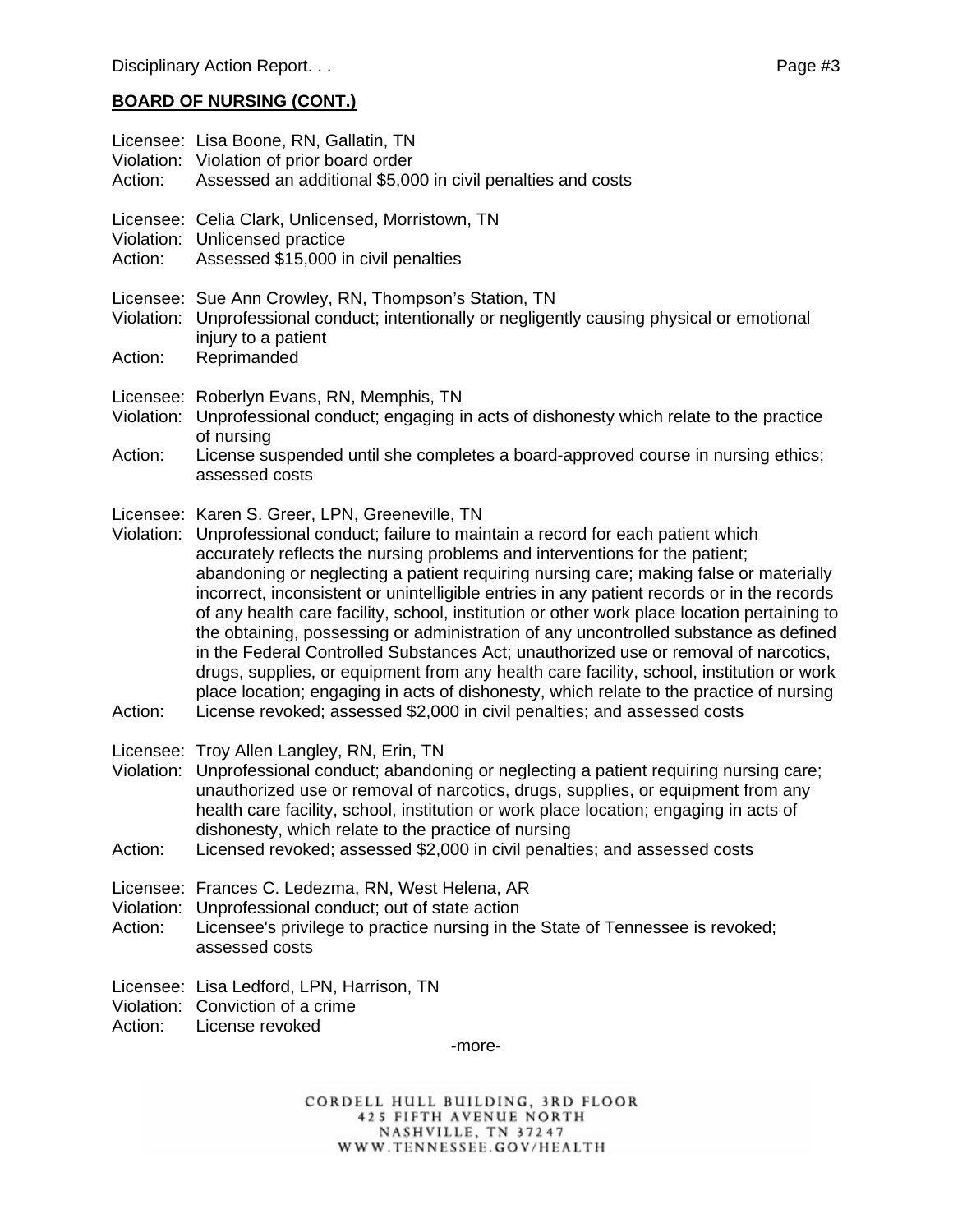#### **BOARD OF NURSING (CONT.)**

- Licensee: Deborah Mulcahy, unlicensed, Springfield, TN
- Violation: Using the title RN without being licensed
- Action: Assessed civil penalty in the amount of \$750
- Licensee: Tena Perner, RN, Castalian Springs, TN
- Violation: Unprofessional conduct; intentionally or negligently causing physical or emotional injury to a patient; failure to maintain a record for each patient which accurately reflects the nursing problems and interventions for the patient; abandoning or neglecting a patient requiring nursing care
- Action: License revoked for a period of not less than two years
- Licensee: Delane Rayburn, RN, Concord, TN
- Violation: Guilty of a crime
- Action: License revoked: assessed costs
- Licensee: Tracy Lee Scott, RN, Ringgold, GA
- Violation: Guilty of a crime; in unfit or incompetent by reason of negligence, habits or other cause; Is addicted to alcohol or drugs to degree of interfering with nursing duties; unprofessional conduct; intentionally or negligently causing physical or emotional injury to a patient; unauthorized use or removal of narcotics, drugs, supplies, or equipment from any health care facility, school, institution or work place location; use of any intoxicating beverage or the illegal use of any narcotic or dangerous drug while on duty in any health care facility, school, institution or other work place location; being under the influence of alcoholic beverages, or drugs which impair judgment while on duty in any health care facility, school, institution or other work place location; engaging in acts of dishonesty, which relate to the practice of nursing Action: License revoked; assessed \$5,000 in civil penalties; and assessed costs
- Licensee: Kimberly Shutes, LPN, Watertown, TN
- Violation: Violation of prior board order
- Action: License revoked; assessed an additional \$500 in civil penalties
- Licensee: Rose Mary Sutton, RN, Corinth, MS

Violation: Unprofessional conduct; unfit or incompetent by reason of negligence, habits or other cause, action in another state; criminal conviction

Action: License revoked

Licensee: Angela Ware, RN, Greenwood, MS

- Violation: Violation of TCA 63-7-115(a)(1)(F) and Rules 1000-2-.13(d)(g) and (j)
- Action: Respondent's privilege to practice in Tennessee under the Interstate Nursing Licensure Compact is revoked; Respondent's Tennessee license is revoked

-more-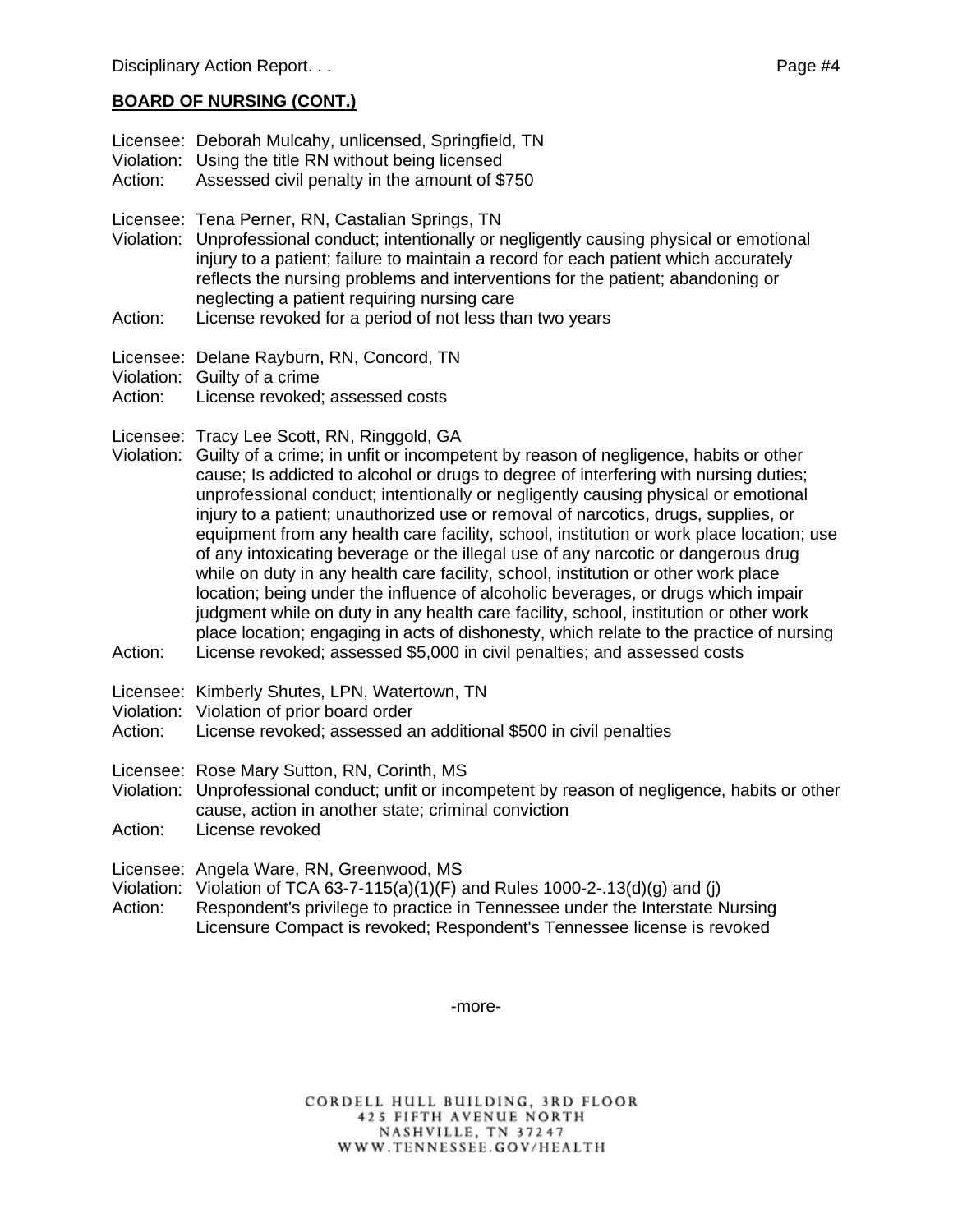#### **BOARD OF NURSING (CONT.)**

Licensee: Stevie J. Wright, LPN, Seymour, TN

- Violation: Unfit or incompetent by reason of negligence, habits or other cause; unprofessional conduct; making false or materially incorrect; inconsistent or unintelligible entries in any patient records or in the records of any health care facility, school, institution or other work place location pertaining to the obtaining, possessing, or administration of any controlled substance as defined in the Federal Controlled Substances Act; unauthorized use or removal of narcotics, drugs, supplies, or equipment from any health care facility, school, institution or other work place location; use of any intoxicating beverage or illegal use of any narcotic or dangerous drug while on duty in any health care facility, school, institution, or other work place location; being under the influence of alcoholic beverages, or under the influence of drugs which impair judgment while on duty in any health care facility, school, institution, or other work place location
- Action: License revoked

# **BOARD OF RESPIRATORY CARE**

- Licensee: Wallace Jarnigan, CRT, Knoxville, TN
- Violation: Practicing on a lapsed license
- Action: Reprimand; must complete 25 hours of continuing education; assessed civil penalty in the amount of \$1,150
- Licensee: Kimberly Stacy, CRT, St. Paul, VA
- Violation: Failed to comply with continuing education requirements
- Action: License suspended until such time as she completes 15 hours of continuing education and pays a \$150 civil penalty.

#### **BOARD OF SOCIAL WORKERS**

- Licensee: Sherry Paige, CMSW, Memphis, TN
- Violation: Failure to conduct the professional practice of social work in conformity with the legal, ethical and professional standards promulgated by the Board.
- Action: Licensed placed on probation for a period of two (2) years; 10 CEUs in Ethics; assessed \$500 civil penalty.

#### **BOARD OF EMERGENCY MEDICAL SERVICES**

- Licensee: John Travis Monsue, EMT, McEwen, TN
- Violation: Habitual intoxication or personal misuse of any drugs or the use of intoxicating liquors, narcotics, controlled substances or other drugs or stimulants in such a manner as to adversely affect the delivery, performance or activities in the care of the patients requiring medical care.
- Action: License revoked.

-more-